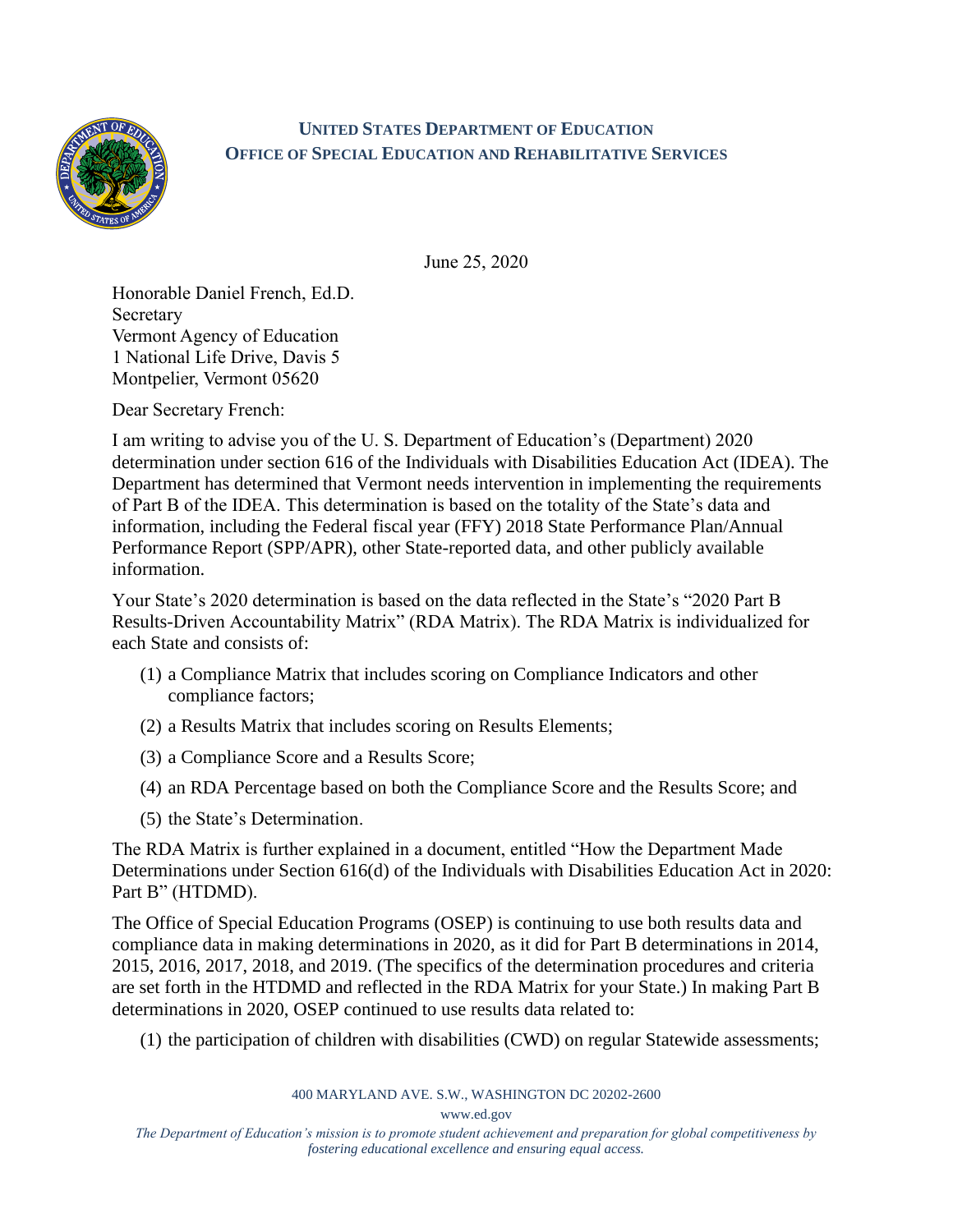- (2) the participation and performance of CWD on the most recently administered (school year 2018-2019) National Assessment of Educational Progress (NAEP);
- (3) the percentage of CWD who graduated with a regular high school diploma; and
- (4) the percentage of CWD who dropped out.

You may access the results of OSEP's review of your State's SPP/APR and other relevant data by accessing the EMAPS SPP/APR reporting tool using your State-specific log-on information at https://emaps.ed.gov/suite/. When you access your State's SPP/APR on the site, you will find, in Indicators 1 through 16, the OSEP Response to the indicator and any actions that the State is required to take. The actions that the State is required to take are in two places:

- (1) actions related to the correction of findings of noncompliance are in the "OSEP Response" section of the indicator; and
- (2) any other actions that the State is required to take are in the "Required Actions" section of the indicator.

It is important for you to review the Introduction to the SPP/APR, which may also include language in the "OSEP Response" and/or "Required Actions" sections.

You will also find all of the following important documents saved as attachments:

- (1) the State's RDA Matrix;
- (2) the HTDMD document;
- (3) a spreadsheet entitled "2020 Data Rubric Part B," which shows how OSEP calculated the State's "Timely and Accurate State-Reported Data" score in the Compliance Matrix; and
- (4) a document entitled "Dispute Resolution 2018-2019," which includes the IDEA section 618 data that OSEP used to calculate the State's "Timely State Complaint Decisions" and "Timely Due Process Hearing Decisions" scores in the Compliance Matrix.

As noted above, and as further explained in the enclosures to this letter, the Department has determined that Vermont needs intervention in implementing the requirements of Part B of IDEA. The Department identifies a State as needing intervention under IDEA Part B if its RDA Percentage is less than 60%. Vermont's RDA Percentage is 54.86% due to its low scores on certain results elements and its low performance on Compliance Indicator 13 (Secondary transition) (71.25%) and on Timely State Complaint Decisions (60%). Specifically, Vermont received a score of '0' on the following results elements: the participation rates of fourth and eighth grade children with disabilities on regular Statewide assessments, the percentage of fourth grade children with disabilities scoring at basic or above on the NAEP in reading, the percentage of children with disabilities exiting school by dropping out, and the percentage of children with disabilities exiting school by graduating with a regular high school diploma.

Pursuant to section  $616(d)(2)(B)$  of the IDEA and 34 C.F.R. § 300.603(b)(2), a State that is determined to be "needs intervention" or "needs substantial intervention" and does not agree with this determination, may request an opportunity to meet with the Assistant Secretary to demonstrate why the Department should change the State's determination. To request a hearing, submit a letter to Mark Schultz, Delegated the authority to perform the functions and duties of the Assistant Secretary for Special Education and Rehabilitative Services, U.S. Department of Education, 400 Maryland Avenue, S.W., Washington, D.C. 20202 within 15 days of the date of